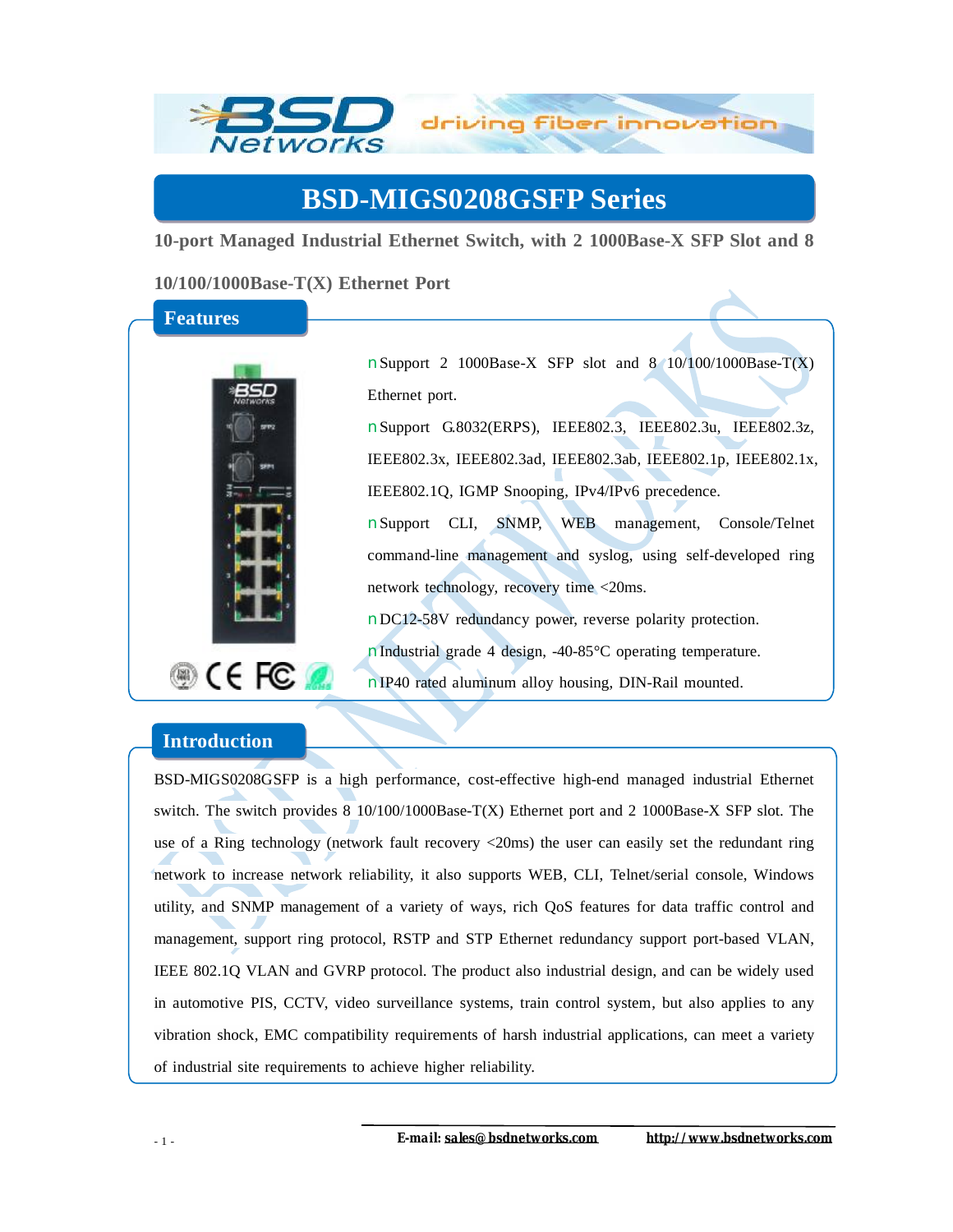

**Specification**

**Protocol Standard**  G.8032(ERPS), IEEE802.3, IEEE802.3u, IEEE802.3z, IEEE802.3x, IEEE802.3ad, IEEE802.3ab, IEEE802.1p, IEEE802.1x, IEEE802.1Q, IGMP Snooping, IPv4/IPv6 precedence **Switching Performance**  Forwarding Rate: 26.7Mpps Transmission Mode: Store and Forward Packet Buffer Size: 12M Backplane Bandwidth: 40Gbps MAC Table Size: 16K Priority Queues: 8 Delay Time: < 10μs **Ring Network Management**  Bandwidth Management: outbound port speed, speed limit particle size: 0 - 1G, step 100kbps. Expanding Ring Back: based on port, support link aggregation/LACP, support load balancing, support port protection, Spanning Tree Protocol: STP, RSTP, MSTP. System Upgrade: support under BOOTROM Xmodem/TFTP upgrade, support for system files and upload and upgrade configuration files. User Management: hierarchical user and password protection, port septum away, broken fiber alarm, power failure alarm. System Maintenance: the optical module diagnostics, ping, port system count, support ERPS, ring protection switching time <20ms, with QOS traffic classification, priority level of trust, SP, WRR queue scheduling, support streaming strategies, suppression, support SNMP network pipe, support CLI/SNMP/WEB management, support Console and Telnet command line management, and syslog **Ethernet Port**  10/100/1000Base-T(X) auto speed control, full/half duplex and MDI/MDI-X auto-adaptation **Fiber Port** 1000Base-X SFP slot **LED Indicator**  Power Indicator: PWR Port Indicator: LINK / ACT **Power Supply**  Input Voltage: DC12-58V Connector: 6 bit 5.08mm removable terminal block Full Load: <10W Protection Mechanism: overload protection, reverse connection protection, redundancy protection **Mechanical Structure**  Shell: IP40 protection, aluminum alloy housing Dimension: 143\*104\*48mm( L\*W\*H ) Weight: 500g Installation: DIN-Rail mounting, wall mounting **Operating Environment**  Operating Temperature: -40-85°C Storage Temperature: -40-85°C